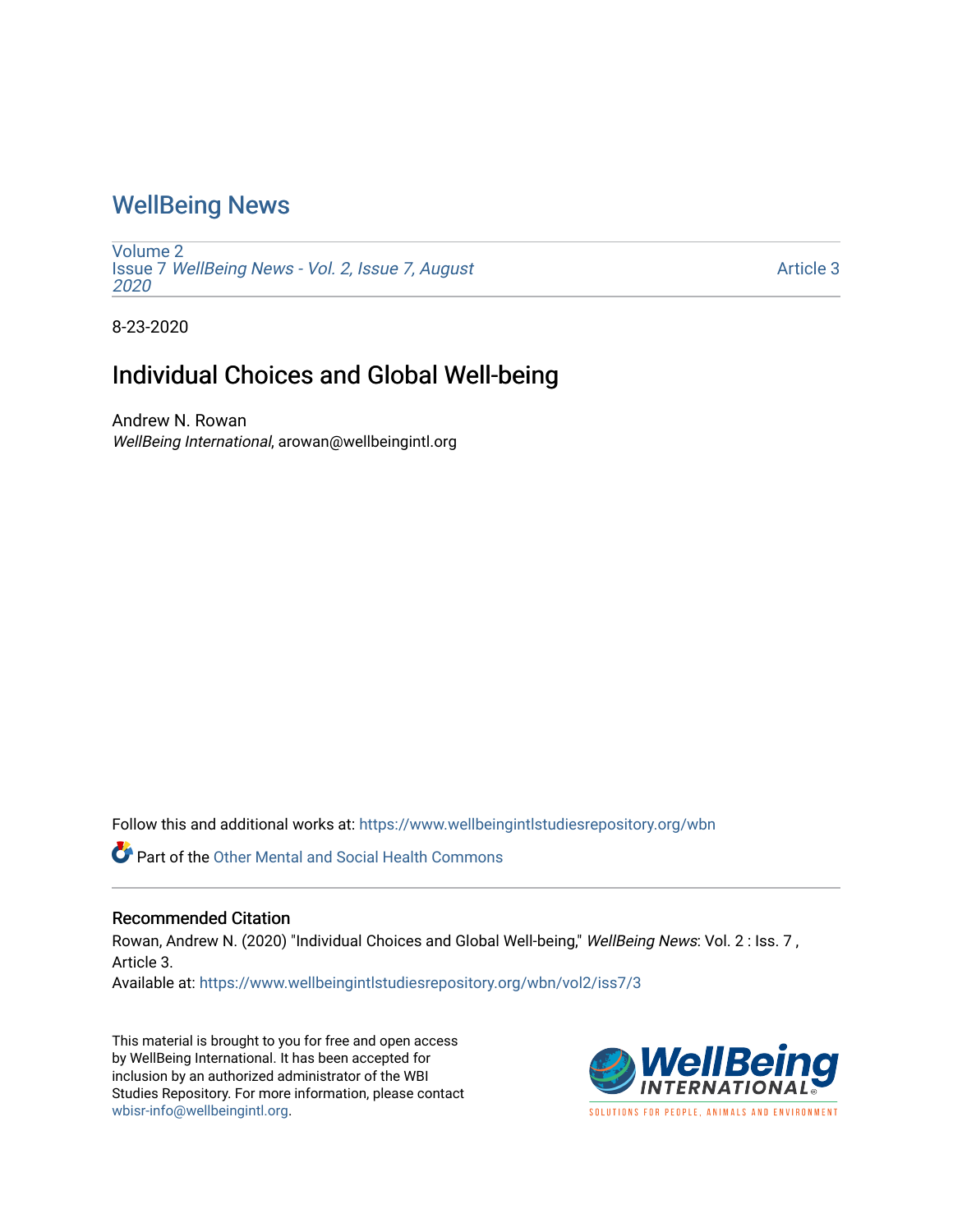

# Aug 23, 2020 Individual Choices and Global Well-Being

By Andrew Rowan, DPhil

WellBeing International is now focusing on the ways that we as individuals can modify our behavior to improve our own health and well-being as well as reducing our impact on the world around us - positively affecting what we have called the PAE Triad (People, Animal and Environmental well-being). While all of us can do something to reduce our impact, it is not easy to make and maintain the necessary lifestyle changes. Still, whatever steps we can take to reduce our impact on the world are a positive step. Individuals need to be encouraged to make such changes for their own and global well-being. Delivering such information across cultures, languages and religions to billions of people is a challenge, but social media provides opportunities to overcome this obstacle.

With that in mind, we consider a recent study of the impact of just five healthy behaviors on individual health as a great example of not only how individual choices can significantly impact an individual's health and well-being but also how those individual choices can impact global well-being as well. If enough people make a small change, the global impact could be very significant.

The study, reporting what may be achieved in personal health by individuals willing to make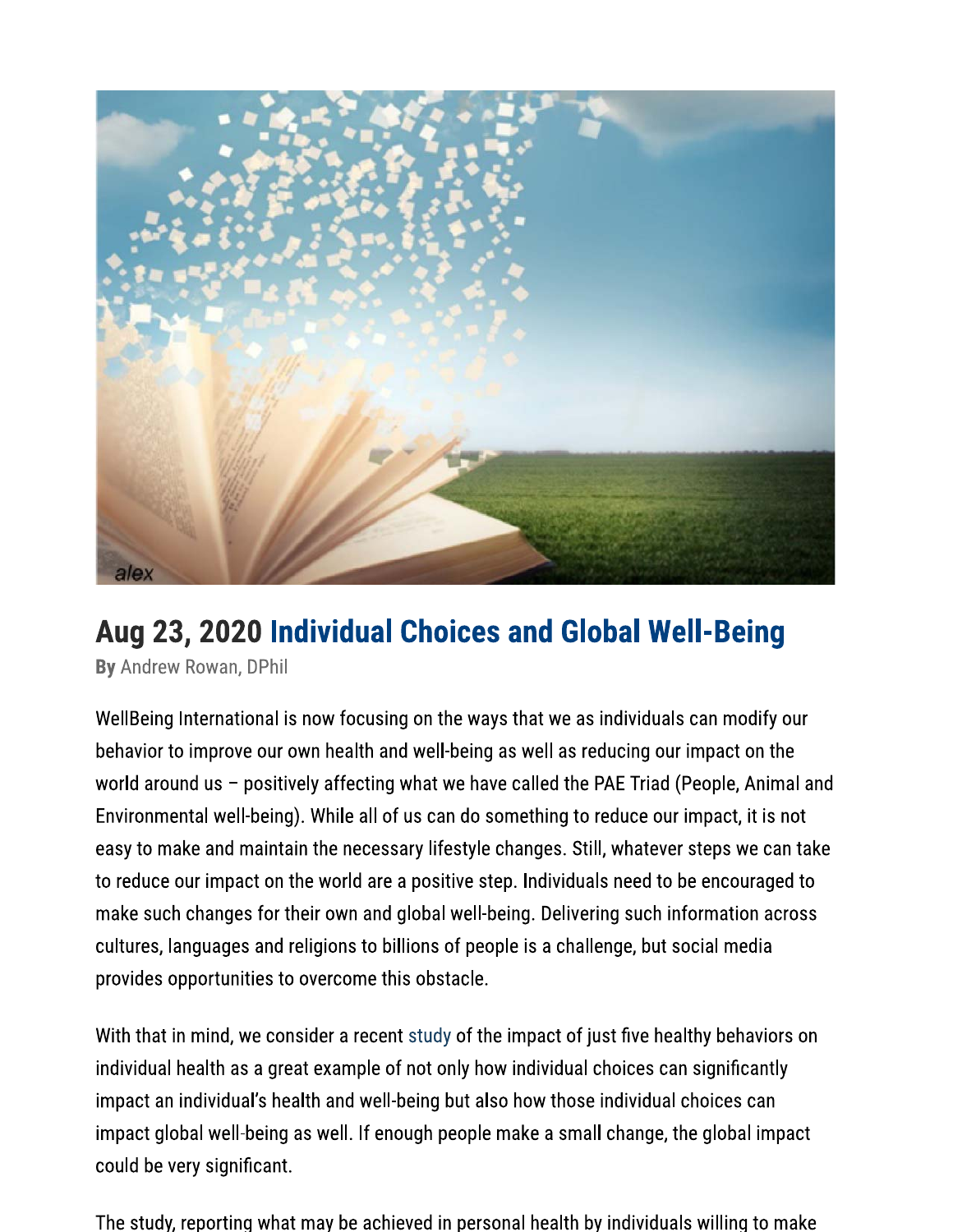relatively modest lifestyle changes, is summarized in the Harvard Gazette. The results are presented in the table below. Those who followed at least four of the five healthy behaviors enjoyed many more years of "disease-free" life than those who maintained none of those healthy habits. These relatively modest changes in lifestyle led to an average of 10.7 (women) or 7. 6 (men) additional years of life free of major chronic disease. Those extra disease-free years certainly seem be well worth the effort.

|                                           | Maintained 4 of<br>5 Healthy<br><b>Habits</b> | Did Not<br>Maintain any<br>of the Healthy<br><b>Habits</b> | <b>Difference</b> |
|-------------------------------------------|-----------------------------------------------|------------------------------------------------------------|-------------------|
| Women (50 years old at start of<br>study) | 34.4                                          | 23.7                                                       | $+10.7$           |
| Men (50 years old at start of<br>study)   | 31.1                                          | 23.5                                                       | $+7.6$            |

### **Extra Years of Disease-Free Life**

Four of the five behavior changes are relatively self-explanatory but what did the researchers judge to be a "healthy diet." This was assessed using the Alternate Healthy Eating Index (AHEI) score. Subjects were considered to be living on a healthy diet if they scored in the top 40% on the AHEI. The AHEI is based on the following nine diet changes-consumption of more vegetables, fruits, whole grains, nuts and legumes, and polyunsaturated fats and the consumption of less sugar-sweetened beverage and fruit juice, red meat, sodium and alcohol. The AHEI was developed as an alternative to the US government's Healthy Eating Index (HEI) and was most recently updated in 2010. [The original HEI failed to predict chronic disease risk and mortality whereas the AHEI has been much better at predicting such risk. ]

The AHEI element that it is better for one's personal health to consume less red meat is now becoming more mainstream. Many organizations are now grappling with and discussing the adverse environmental consequences of diets high in meat and dairy. Professor Charles Godfray, an environmental scientist and the Director of the Martin School at Oxford University (a multidisciplinary school founded specifically to tackle the big questions facing people and the world), and his colleagues at Oxford had a paper published in Science in 2018 specifically addressing meat consumption and human and environmental health.

Although meat consumption has plateaued in some parts of the world (Europe and North America), it is growing rapidly elsewhere and now averages around 44 kg per person per year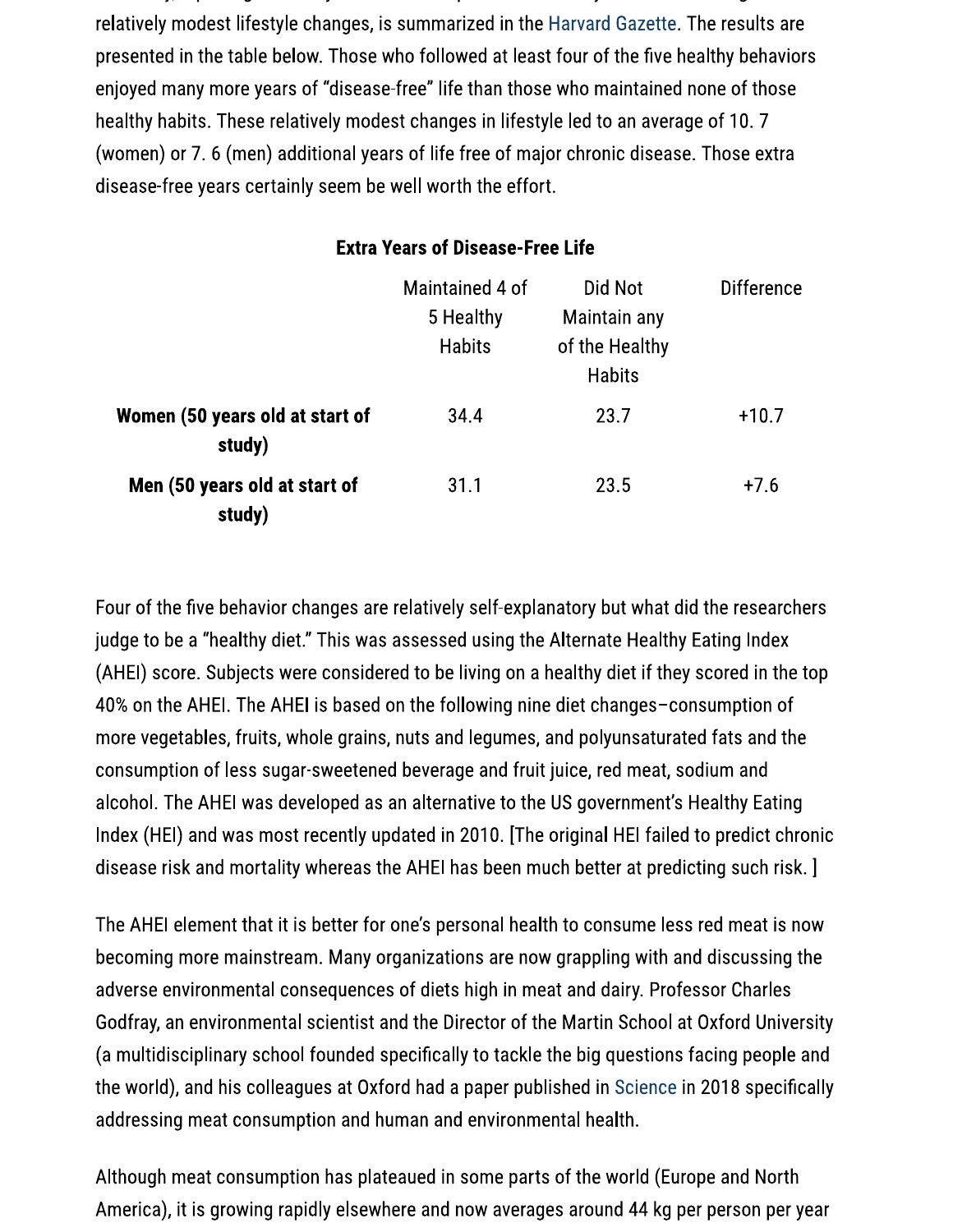in the world as a whole. As the authors note, meat is an important source of nutrients for individuals on low incomes with restricted diets, but high meat consumption may increase the risks of some forms of chronic disease. As regards environmental costs, the production of meat is a significant factor in humanity's growing demands on the environment. The chart below indicates that 77% of agricultural land is devoted to meat and dairy production but that meat and dairy produces only 18% of the world's calorie supply and 37% of the world's protein supply.



Despite the inefficient use of land to produce meat and dairy, the world remains committed to increase meat production. In 2019, the UN Food and Agriculture Organization (FAO) projects that world meat production will double by 2050. But it is not clear how this doubling could be achieved. The current level of meat and dairy production uses 30% of the world's habitable land. Doubling such production would require 60% of the world's habitable land leaving only 40% for forests, crops for people, and all remaining uses. In contrast,



it would be much less demanding on the environment (and the wildlife currently clinging on in the few remaining natural areas) to shift global diets away from meat and dairy to